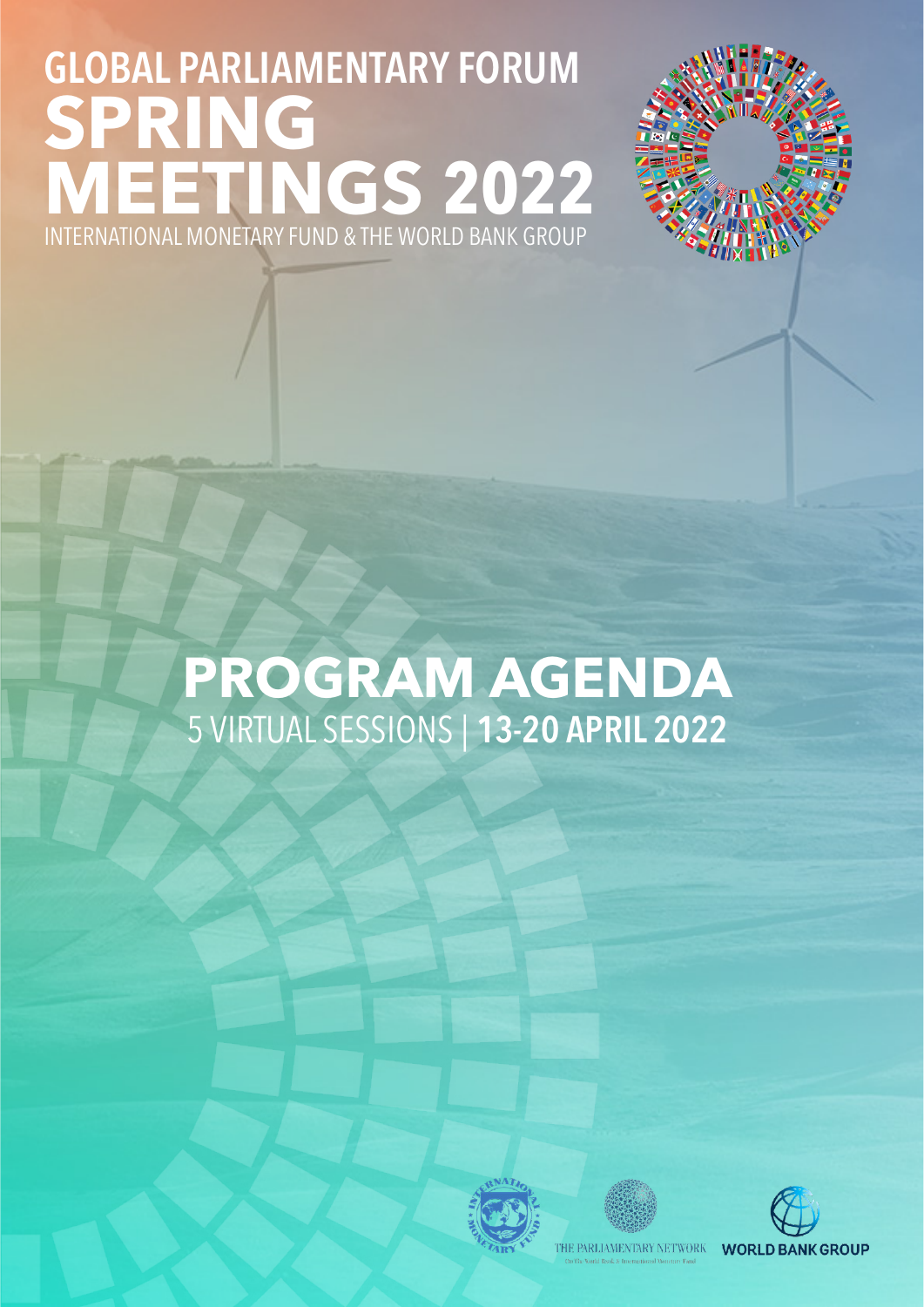

### ABOUT THE EVENT

The Global Parliamentary Forum is the flagship event of the Parliamentary Network and takes place once a year at the World Bank/IMF Spring Meetings (SMs). The event gathers Parliamentarians from around the world to engage in dialogue with World Bank and IMF Senior Management to share knowledge about the most pressing development and economic issues.

The Forum aims to establish a platform for collective dialogue to look at public policies and best practices to face the current global challenges and promote global action. By providing up-to-date information to parliamentarians on the World Bank and IMF's current activities and facilitating access for legislators to International Financial Institutions (IFIs), the Forum creates effective possibilities for dialogue and impact, particularly at the country and regional level. To achieve better development outcomes, this year's Forum will put a special emphasis on climate change and green finance, debt, and youth.

The worldwide community is making efforts to mitigate the consequences of COVID-19 and counteract the impact of the health pandemic on the global economy, employment, and human capital. The crisis underscored the strong links between human and planetary health; natural disasters, ecosystem loss and other climate shocks will not stop during the COVID-19 response and recovery phases. Climate change is the greatest challenge humanity is currently facing and today's actions will determine how well countries will be able to handle future risks and shocks. Amid the climate challenge, countries are facing a dramatic increase in public debt, which poses a great challenge to their governments to bring about financial, economic, and social recovery. The pandemic has also posed risks to young generations through disruptions in access to essential services and lack of access to proper education. These challenges are disproportionately affecting youth and threatening the globe with an uneven recovery and growing inequalities between and within countries.





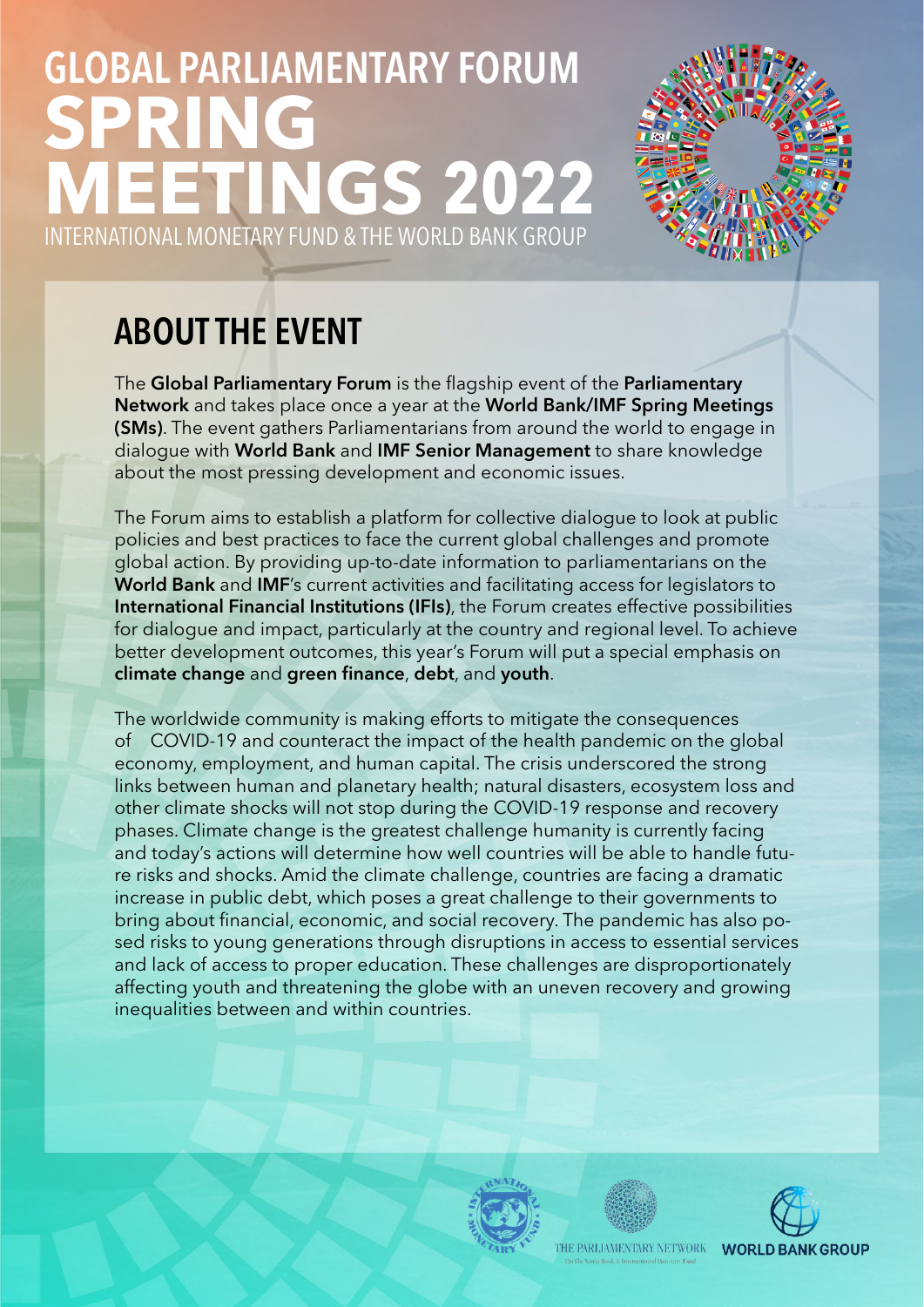

Nevertheless, there is a unique opportunity today to create economies that are more sustainable, inclusive, and resilient. Through the legislative oversight of public finance, Parliamentarians have a critical role to play in restoring human capital, while ensuring a green, resilient, and inclusive recovery; as well as reaching the objectives of COP26 and the 2030 Agenda.

The Global Parliamentary Forum is an opportunity for representatives from across the globe to gather and engage for meaningful collaboration between MPs, senior management, and experts of the World Bank Group and the IMF. It will be structured into 3 sessions:

- A Townhall which will launch the Forum and serve as an occasion for parliamentarians from around the globe to engage with their peers and IMF & World Bank senior management on the most pressing global development issues.
- A session on Debt will be the occasion for legislators to discuss with World Bank and IMF high level experts on how to manage debt in a transparent and accountable manner to better recover from the pandemic, while addressing medium and long-term development issues.
- A session on **Climate Finance** will look at how parliamentarians can work together with IFIs to draw the path towards achieving the 2030 Agenda in the context of COVID-19 recovery, notably through green finance and infrastructure, while prioritizing the **COP26** commitments. This session will be used to present the PN Parliamentary Toolkit to its membership, aimed promoting knowledge sharing between MPs on relevant development topics.





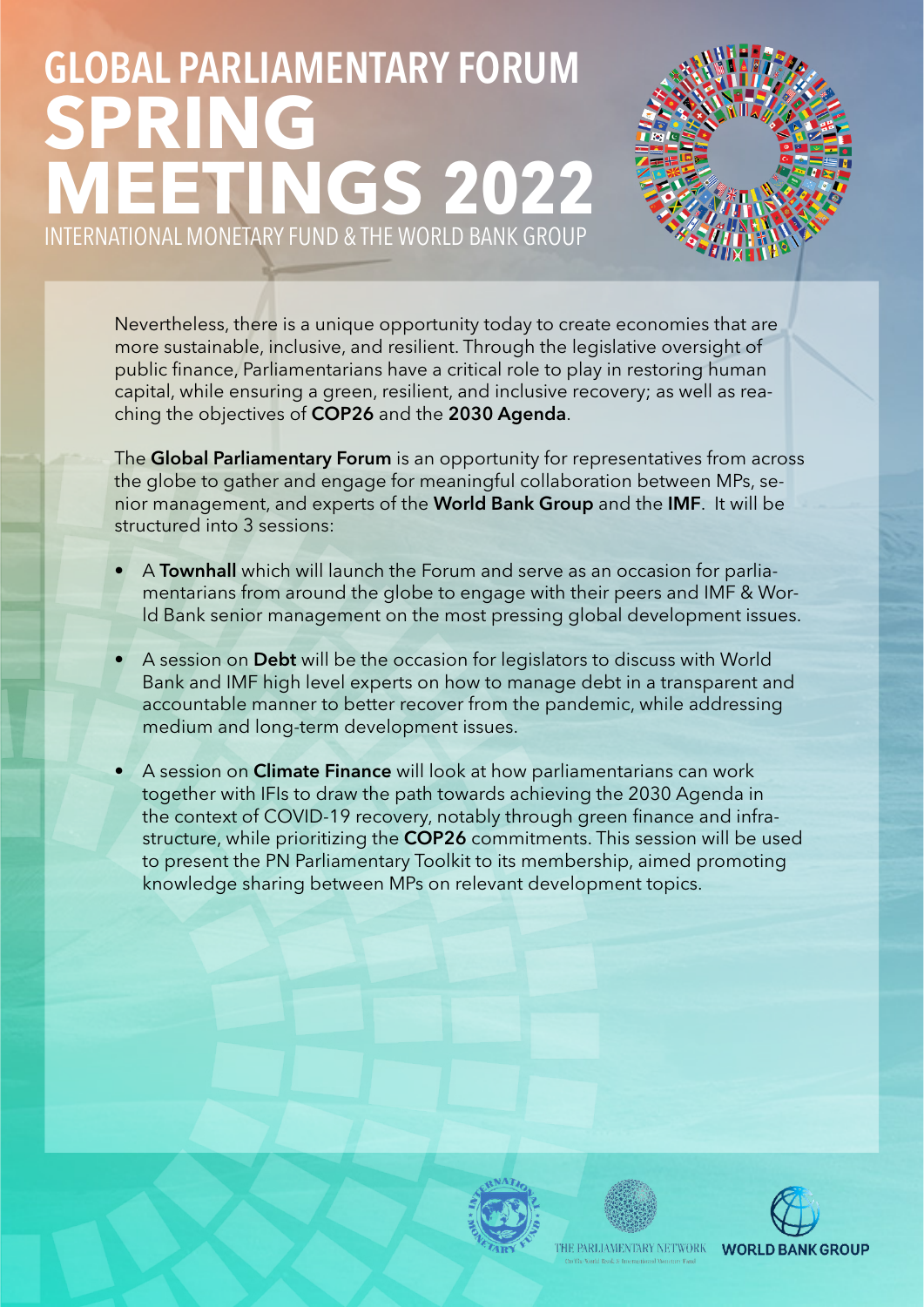

### ABOUT THE PARLIAMENTARY NETWORK

The Parliamentary Network on the World Bank and International Monetary Fund (the PN) is a platform for parliamentarians from World Bank and IMF member countries to advocate for increased accountability and transparency in development cooperation. The PN has over 1000 members in Africa, Asia, Europe, and the Americas, supported by its international secretariat and guided by its Board, currently made up of nine (9) Members of Parliament. The Rt Hon. Liam Byrne MP, UK is the current Chair of the Network. Membership is open to all parliamentarians serving a current mandate.

The PN through its members and events creates a space where parliamentarians can engage with the World Bank and IMF in a transparent manner and participate actively in shaping the international development agenda. Through its work, the Network empowers MPs to take an active part in development programmes and policies of both institutions. Its mission is to provide a platform for knowledge exchange between parliamentarians and the World Bank and IMF with the goal of rendering legislators better equipped to carry out their oversight functions; actively contribute to the work of the World Bank and IMF; and provide informed feedback and invaluable insights to better tailor World Bank and IMF programmes and initiatives to the people the institutions aim to serve.

#### Wednesday 13 April 2022 | 09:00 - 10:30 AM Pandemic Preparedness and Health Resilience

This roundtable discussion will bring together members of the **Panel for a** Global Public Health Convention, the International Forum on Global Health, the Parliamentary Network on the World Bank and International Monetary Fund, UNITE Global Parliamentarians Network, and the Global Fund, to discuss the way forward to prevent pandemics, and parliamentarians' role in this process.





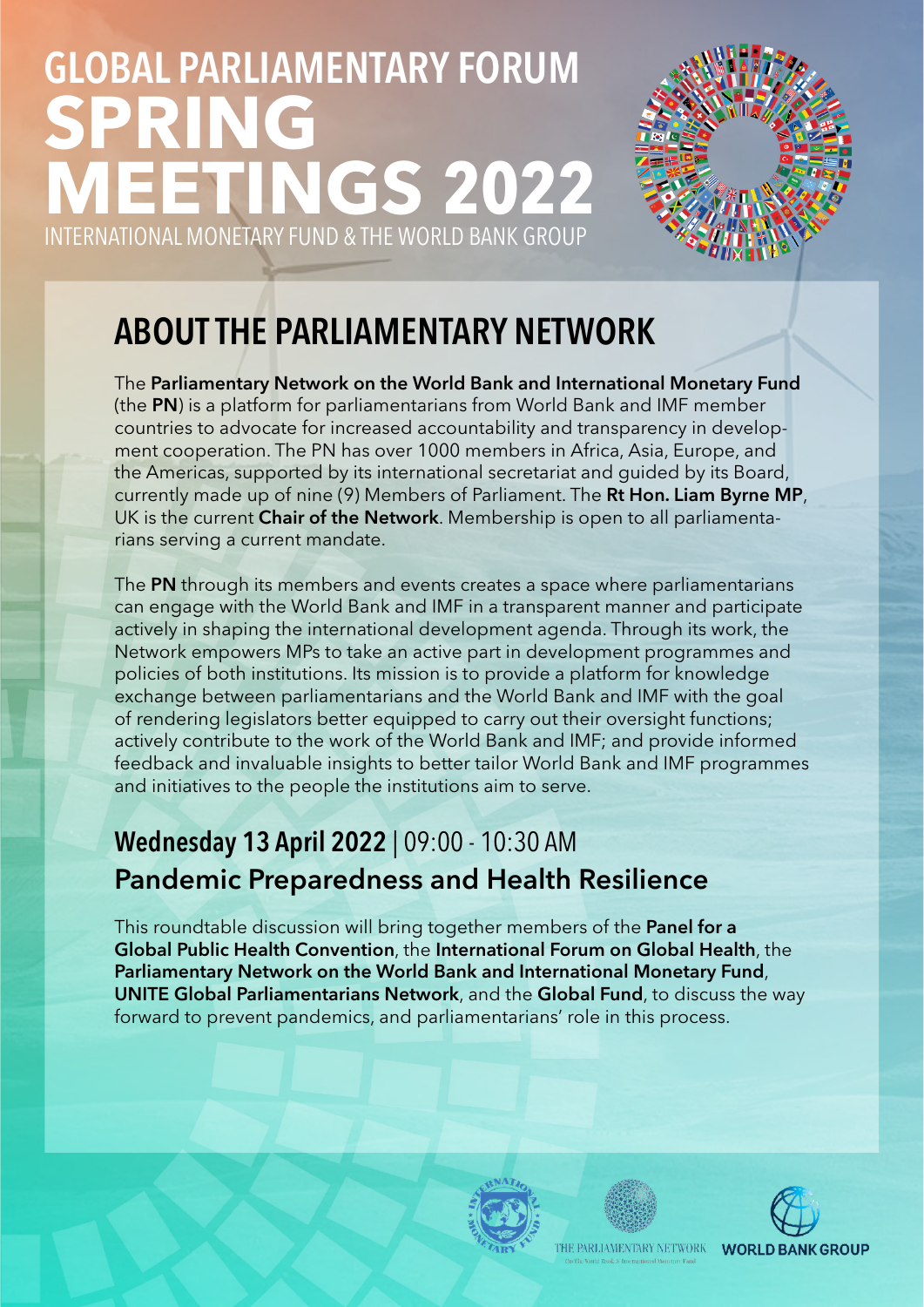

### Thursday 14 April 2022 | 09:00 - 10:30 AM Global Young MP Initiative: Innovations to Eliminate Learning Poverty

The Global Young MP Initiative will convene parliamentarians aged 40 and under around the theme of "*Innovations to Eliminate Learning Poverty*." The meeting, co-hosted by the International Parliamentary Network for Education, will explore pioneering approaches to modernize education systems to ensure that all children know how to read and understand a basic text by age 10.

### Monday 18 April 2022 | 09:00 - 10:00 AM Virtual Parliamentarian Townhall with World Bank and IMF Senior Leadership

The Townhall will serve as an occasion for parliamentarians from around the globe to engage with their peers and IMF & World Bank senior management on the most pressing global development issues.

#### *Welcome and Moderation*

**The Rt Hon. Liam Byrne MP, UK** Chair of the Parliamentary Network on the World Bank & IMF

#### *Speakers:*

- **Kristalina Georgieva, Managing Director, IMF**
- David Malpass, President, WBG

*Q&A with parliamentarians*





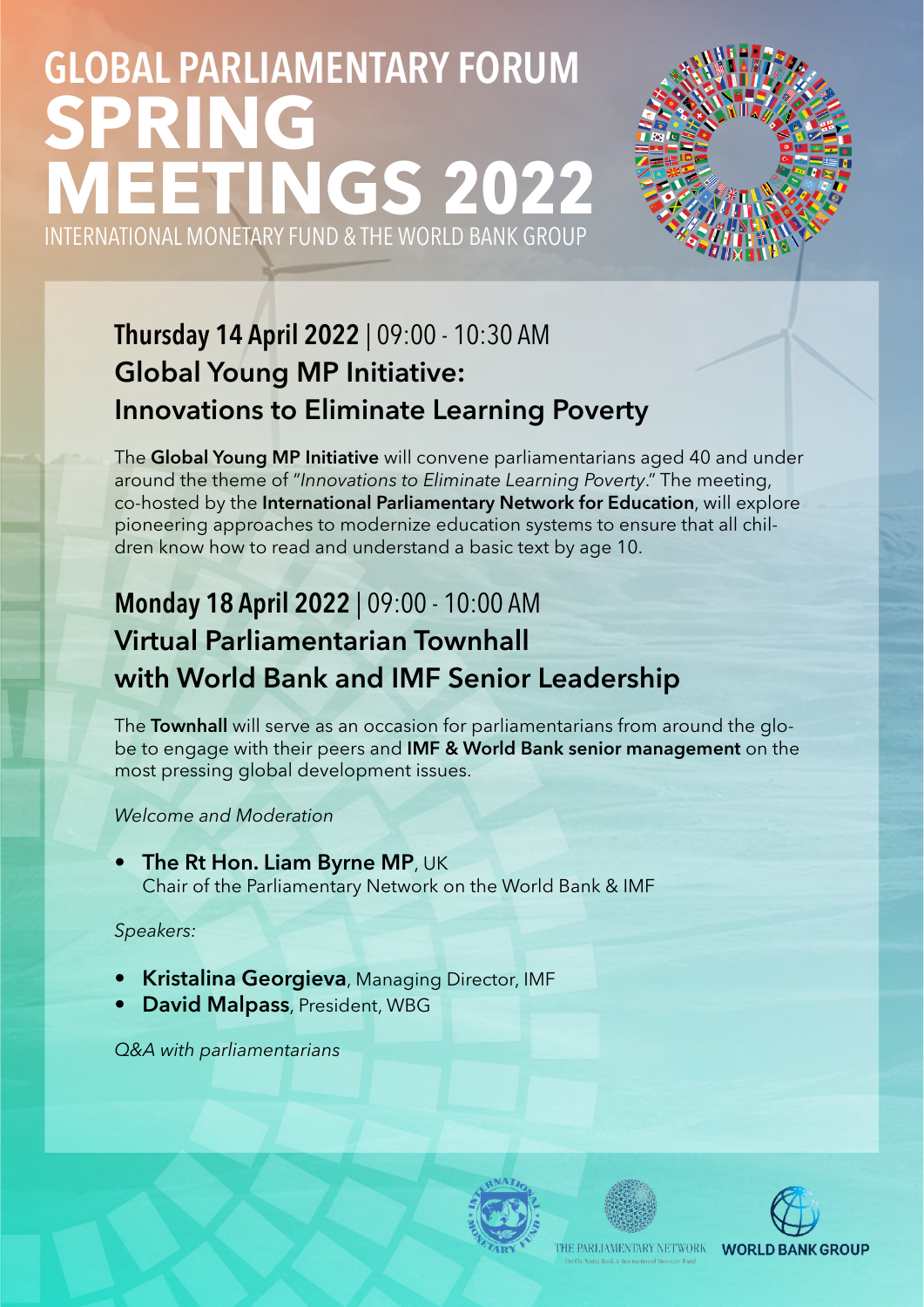

### Tuesday 19 April 2022 | 09:00 - 10:30 AM Session on Debt Management: Transparency and creativity for equitable growth

Before the COVID-19 pandemic, debt was already at record highs in emerging and developing economies. The pandemic is pushing a growing number of these countries into debt distress. The session on debt will be the occasion for legislators to discuss with World Bank and IMF high level experts how to manage debt in a transparent and accountable manner to better recover from the pandemic, while addressing medium and long-term development issues.

*Welcome and Moderation*

• Hon. Marlene Malahoo Forte QC, MP, Minister of Legal and Constitutional Affairs, Jamaica tbc

#### *Speakers:*

- **Carmen Reinhart**, Senior Vice President and Chief Economist, World Bank Group
- Ceyla Pazarbasioglu, Director of the Strategy, Policy, and Review Department (SPR)
- Emmanuel Alvarez Agis, Founding Partner and Director of Macroeconomics, PxQ Consulting

*Q&A with parliamentarians*